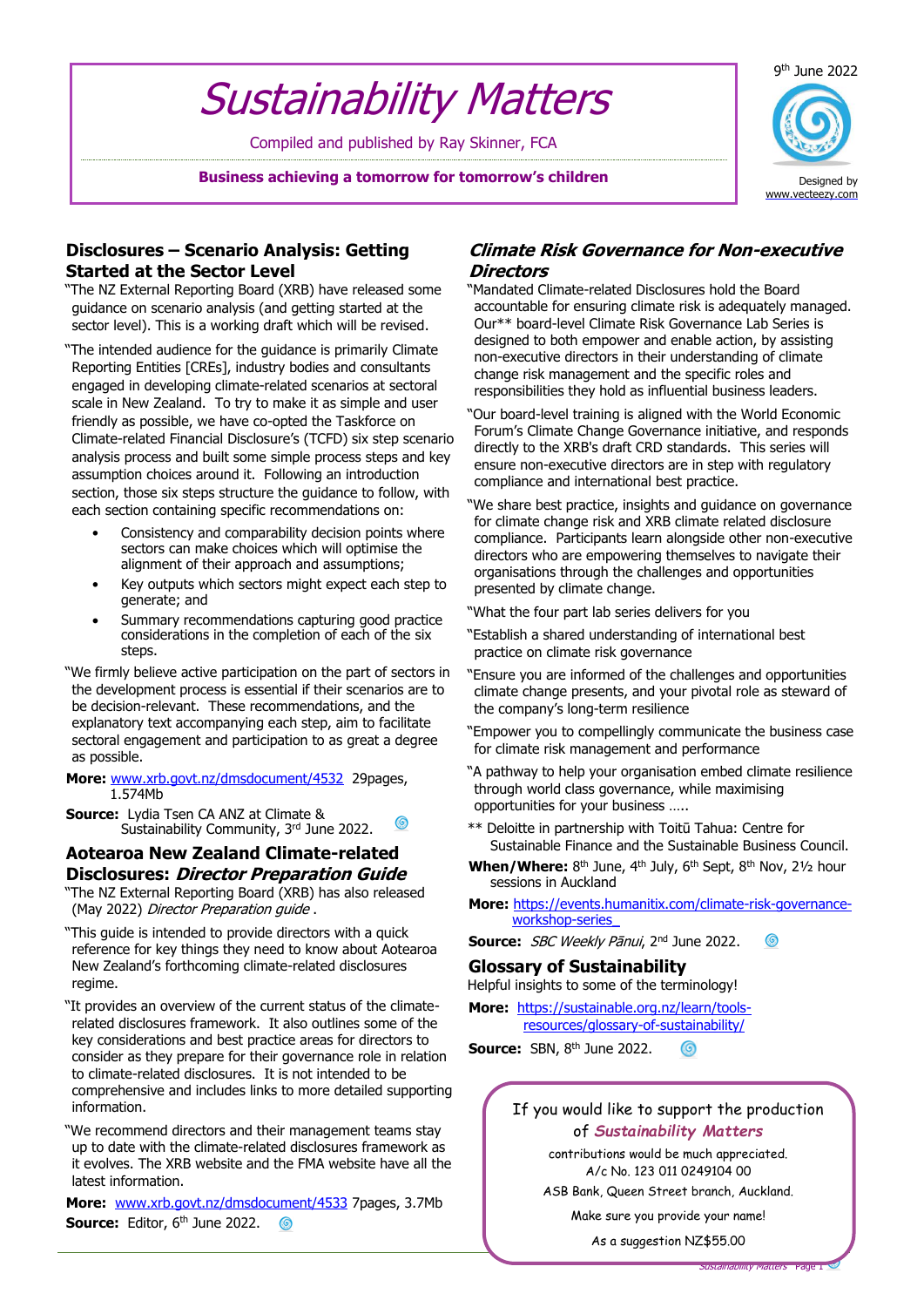## **Pacific Climate Warrior Wins 2022 Global Citizen Award**

- "Brianna Fruean, a Samoan Pacific Climate Warrior and environmental champion has been announced as a recipient of the Global Citizen Prize: Citizen Award, citing her work leading grassroots community projects for climate justice, and her commitment to bring small island representation and young Pacific voices to the forefront of global climate conversations.
- "The Global Citizen Prize recognises activists across the world whose efforts focus on ending extreme poverty and achieving the United Nations' Global Goals. It aims to identify changemakers in local communities who have been championing and uplifting the most vulnerable people.
- "Brianna has been a climate champion in the Pacific since the age of 11, when she became a founding member of 350.org Samoa, and 350.org's youngest ever country coordinator. Through her work as the youth representative on the Pacific Climate Warriors Council of Elders, Brianna has consistently fought for the future of vulnerable Pacific island states in the face of the climate crisis. At 16, she also became the youngest winner of the Commonwealth Youth Award.
- "Last November, Brianna addressed world leaders at the UN Climate talks in Glasgow COP26. Taking the Youth4Pacific Declaration to COP26, she told world leaders to 'remember your meeting rooms and drafting documents are not just black and white objects; to remember that, in your words, you wield the weapons which can save us or sell us out for profit and power'. Brianna's work demonstrates the power of youth and grassroots movements in ending the age of fossil fuels and inspiring bold climate action.
- **More:** [https://350.org/press-release/pacific-climate-warrior](https://350.org/press-release/pacific-climate-warrior-wins-2022-global-citizen-award/)[wins-2022-global-citizen-award/](https://350.org/press-release/pacific-climate-warrior-wins-2022-global-citizen-award/) plus [www.globalcitizen.org/en/content/global-citizen-prize](http://www.globalcitizen.org/en/content/global-citizen-prize-now-2022-winners/)[now-2022-winners/](http://www.globalcitizen.org/en/content/global-citizen-prize-now-2022-winners/)

**Source:** 350.org, 1st June 2022.  $\circledcirc$ 

### **Global Values Commission Created**

"In our annual survey you [respondents] said we must make it easier to convert measurements taken by organisations into expressions of value which can be used in decision-making. So, at the Spring World Economic Forum meeting in Davos this month [May] we announced our intention to establish the global Value Commission. The Value Commission will bring together the key players from across the global system to set international rules for how 'value factors' are created and used by organisations around the world. Then, working with partners across the Coalition and beyond, we aim to develop an open access database of these value factors which can be used by businesses, financial institutions, and governments. You can express your interest to partner with us on this work or apply to become a Value Commissioner by requesting an application pack.

"While at Davos we also joined forces with leading organisations to release a series of high-level actions which businesses can take to repair their relationships with nature. The role of business is critical to delivering a nature positive world by 2030, but with so many initiatives, guidance and frameworks on offer, it can be challenging for them to understand the steps they must take to begin their journey towards becoming nature positive. So, we partnered with some of the leading organisations developing this guidance, including Business for Nature, Science-based Targets Initiative, the Task for on Nature-related Financial Disclosures, the World Economic Forum and WWF to harmonise the landscape and to help businesses visualize the journey they need to take to become nature positive. …..

#### **More:** [https://mailchi.mp/capitalscoalition.org/capitals](https://mailchi.mp/capitalscoalition.org/capitals-coalition-june-newsletter-7171225?e=92762cc1f8)[coalition-june-newsletter-7171225?e=92762cc1f8](https://mailchi.mp/capitalscoalition.org/capitals-coalition-june-newsletter-7171225?e=92762cc1f8) **Source:** Capitals Coalition, 31<sup>st</sup> May 2022. <u> ග</u>

## **Sustainability for Accountants**

Sustainability for Accountants is post-graduate diploma course, an optional course among a group of subjects and competencies required of aspiring CA ANZ members to pass prior to obtaining full membership if CA ANZ. The other good news is the paper is available to others outside the CA ANZ realm.

The paper entails up to 60 hours of study over about 7 weeks, plus additional study. There are formal assessments and credits awarded.

- "In Sustainability for Accountants you will develop your awareness of environmental, social and governance impacts on organisations and the role Chartered Accountant play in linking these issues to broader business agendas.
- "This subject will support you to contribute to and influence an organisations' values, culture, strategy and practice to ensure they align to sustainability principles, practices, frameworks and standards. You will develop the knowledge and skills to identify and evaluate change sin sustainability practices and reporting and to communicate about sustainability to inform and influence various stakeholder groups. By exploring a number of case studies and other digital content you will develop an understanding of how the principles of sustainability are applied in practice and the skills required to apply them in real world settings.

#### **More:**

[https://store.charteredaccountantsanz.co.nz/Sustainabil](https://store.charteredaccountantsanz.co.nz/Sustainability-for-Accountants-New-CA-Program-Subject_2) [ity-for-Accountants-New-CA-Program-Subject\\_2](https://store.charteredaccountantsanz.co.nz/Sustainability-for-Accountants-New-CA-Program-Subject_2) plus [www.charteredaccountantsanz.com/-](http://www.charteredaccountantsanz.com/-/media/2ffb309abbd549a4bcdef53e1002a387.ashx) [/media/2ffb309abbd549a4bcdef53e1002a387.ashx](http://www.charteredaccountantsanz.com/-/media/2ffb309abbd549a4bcdef53e1002a387.ashx) an[dwww.charteredaccountantsanz.com/become-a](http://www.charteredaccountantsanz.com/become-a-member/entry-requirements/chartered-accountant)[member/entry-requirements/chartered-accountant](http://www.charteredaccountantsanz.com/become-a-member/entry-requirements/chartered-accountant)

Source: CA ANZ 8<sup>th</sup> June 2022.

**Editor:** This is a VERY welcome development.

## **Have Your Say on Final Draft of Standard for Smart Home Guidelines**

"Sponsored by the Energy Efficiency and Conservation Authority (EECA), this set of guidelines is the latest in EECA's free-to-download toolkit of energy efficiency advice. ….

"This is your opportunity to shape the final draft and what will become agreed good practice for the future of homes across New Zealand.

- "What is a smart home? To make sure our grid remains stable, we need to change the way we use energy in our homes, especially at peak times. We can do this by using smart appliances in our homes. The Smart Home guidelines will provide guidance on how to get started with a 'Smart Home' – a network of residential appliances configured to optimise efficiency and reduce grid demand at peak times. Read more detail about the Smart home guidelines on our website.
- "EECA's sponsored Smart home guidelines is intended to help electricity consumers (that's you), public-facing businesses and suppliers of smart home equipment and services to access good-practice guidance for smart homes. It'll be a touchpoint document containing all relevant general smart home information, with pointers to more detailed information.
- "Smartness' can be retrofitted to existing appliances or be built into new appliances in any household. Retrofitting smartness to an existing appliance is easily done by plugging it into a 'smart' plug which can be purchased for around \$20. …

#### **Closing date for comments:** Tuesday 21st June.

**More:** [www.standards.govt.nz/develop](http://www.standards.govt.nz/develop-standards/commenting-on-draft-standards/new-zealand-draft-standards/)[standards/commenting-on-draft-standards/new](http://www.standards.govt.nz/develop-standards/commenting-on-draft-standards/new-zealand-draft-standards/)[zealand-draft-standards/](http://www.standards.govt.nz/develop-standards/commenting-on-draft-standards/new-zealand-draft-standards/) plus [www.standards.govt.nz/news-and-updates/smart](http://www.standards.govt.nz/news-and-updates/smart-home-pas-aims-to-reduce-peak-energy-use-and-bills/)[home-pas-aims-to-reduce-peak-energy-use-and-bills/](http://www.standards.govt.nz/news-and-updates/smart-home-pas-aims-to-reduce-peak-energy-use-and-bills/) Source: Standards NZ, 27<sup>th</sup> May 2022.  $\odot$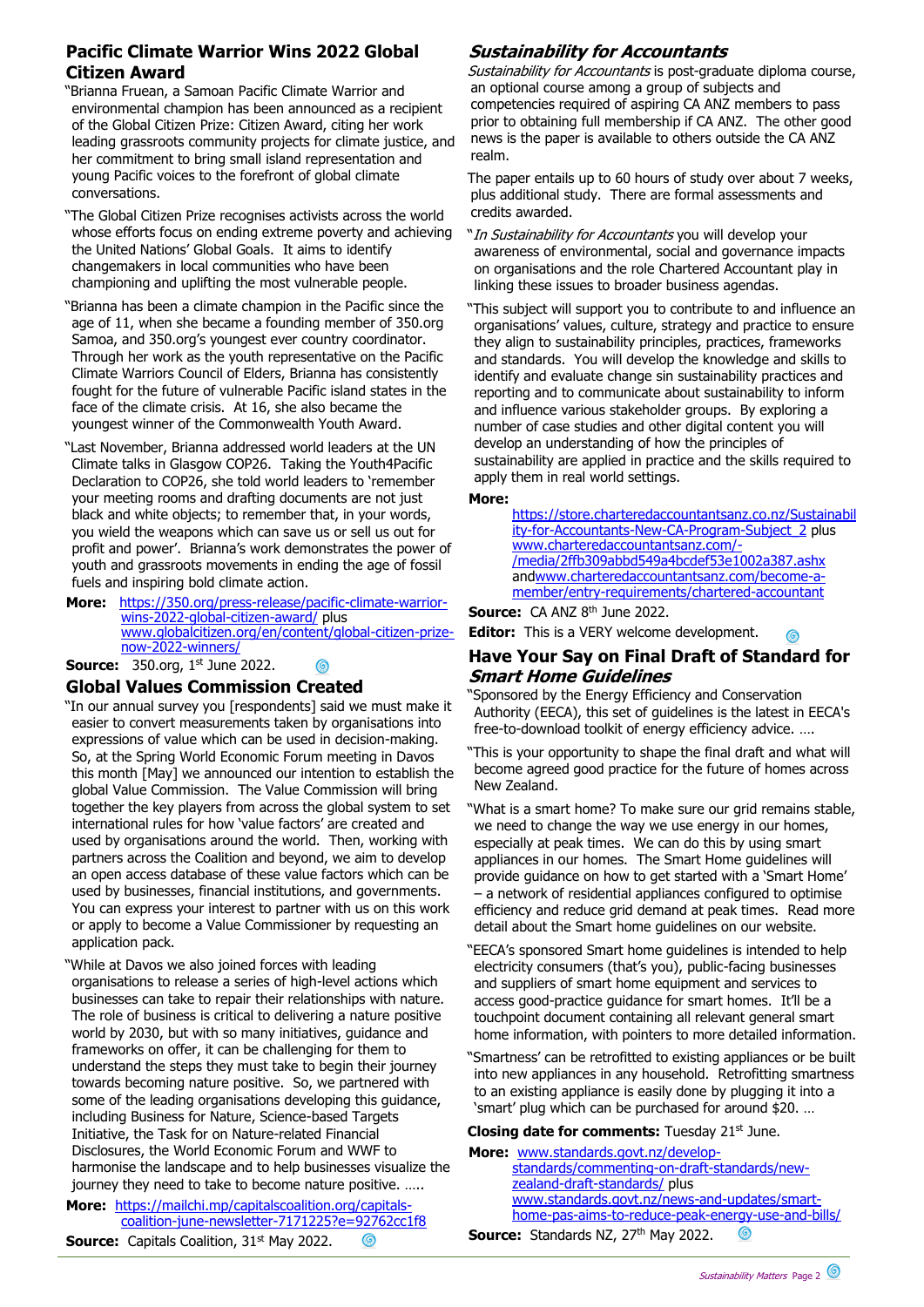## **Climate and Councils Podcast**

"Weekly Episodes 13<sup>th</sup> June to 3<sup>rd</sup> October 2022

- "Experts present critical climate information for communities and local government from 13<sup>th</sup> June until October's local body elections. With top shelf guests this will be an exciting and informative 'Climate Matters' series on FreshFM and on podcasts. Links provided to full interviews and, as streamed content in radio episode format.
- "Local Government is in the hot seat on climate strategy, including driving many policies set by central government (e.g. public transport, urban design, waste disposal). But globally, councils have long trails of failed aspirational climate policies, and our local councils are no exception.
- "Resilienz Climate Trust and FreshFM see this as important enough to run a major Climate Matters series, hosted by Lindsay Wood, informing citizens and candidates on key climate issues. in the run up to the local body elections. Here's what we'll address, and why we are excited about the calibrate of our guests …...
- **When/Where:** 13th June to 3 rd Oct. 2022, Radio FreshFM
- **More:** [www.resilienz.co.nz/climate-matters-podcast-climate](http://www.resilienz.co.nz/climate-matters-podcast-climate-and-councils)[and-councils](http://www.resilienz.co.nz/climate-matters-podcast-climate-and-councils)

 $\odot$ 

**Source:** Lindsay Wood, 7<sup>th</sup> June 2022.

#### **Wetland Construction Guide Published**

- "A comprehensive guide on the construction of wetlands has been released by long-term funding partners of the Waikato River Authority – DairyNZ and NIWA.
- "The Waikato River Authority has worked closely with DairyNZ and NIWA on a range of projects over many years including enhancement of wetlands. Of the eleven national case studies detailed in the wetland guide, two of them have received funding from the Authority.
- **More:** [https://niwa.co.nz/freshwater-and](https://niwa.co.nz/freshwater-and-estuaries/management-tools/restoration-tools/constructed-wetland-guidelines)[estuaries/management-tools/restoration](https://niwa.co.nz/freshwater-and-estuaries/management-tools/restoration-tools/constructed-wetland-guidelines)[tools/constructed-wetland-guidelines](https://niwa.co.nz/freshwater-and-estuaries/management-tools/restoration-tools/constructed-wetland-guidelines)
- **Source:** . Waikato River Authority, 7<sup>th</sup> June 2022. <sup>@</sup>

#### **Auckland's Future, Now – 3 rd Event**

- "On Tuesday [24<sup>th</sup> May], we held our third Auckland's Future, Now event presented by Tātaki Auckland Unlimited.
- "Aiming to advance Auckland's economic recovery from the impacts of the COVID-19 pandemic, the event gave us the opportunity to put a spotlight on the challenges Tāmaki Makaurau Auckland faces, and the energy and passion about what we collectively need to do for our region to build a resilient, inclusive and equitable future.
- "We are pleased to share videos of highlights, keynote speakers and panel sessions, which can be accessed through the Auckland's Future, Now website and viewed in your own time.

#### **More:** [www.aucklandnz.com/aucklands-future-now?](http://www.aucklandnz.com/aucklands-future-now)

- **Source:** Auckland's Future Now, 27<sup>th</sup> May 2022.
- **Editor:** Includes an adaptive survey which helps identify the different ways a large group of people think about a complex or potentially divisive topic.

### **Doc Edge Festival 2022**

- "Doc Edge is the home for storytelling that changes your world. Our kaupapa (purpose) is to celebrate, support and showcase documentary.
- "IN-THEATRE & VIRTUAL an Oscar-qualifying International Documentary Festival, celebrates its 17<sup>th</sup> edition with intheatre screenings.

**When/Where:** 1<sup>st</sup> June to 10<sup>th</sup> July. Nation-wide in NZ **More:** <https://docedge.nz/>

6

#### **Source:** Forever Project, 2<sup>nd</sup> June 2022.

## **Malcolm Rands: Why We Ignore Climate Change**

"I love the story told to me by my friend Michael Braungart, co-author of Cradle to Cradle, the book that helped launch the circular economy movement in the early noughties.

- "He says, what would happen if you take all the humans on the planet and put them in a big pile and then take all the ants and make a pile next to it. The ant pile would be bigger. But no one says, too many ants are ruining the planet. Quite the opposite, the recycling work they do make them almost the best circular economy practitioners around. So the problem isn't too many humans but our day to day habits. Imagine when we get so good at looking after our world that extra humans would mean an even better planet.
- "There are quite a few reasons that we are not yet taking the climate emergency seriously.
- "I have tapped into the thinking of Art Markman, PhD, Professor of Psychology and Marketing at the University of Texas writing in the Harvard Business Review. He says 'If people are motivated to avoid threats to their existence now, why is it so hard to get people to act on climate change'.
- "There are four main reasons. For most people it is the difference between long term and short term thinking and this is the hardest trade off for people to make. ….
- "Secondly, climate is a non linear problem.
- "The third issue is distance. Most of the problems are happening to others far away. ….
- And fourthly the future is actually very abstract. We don't know what will happen. …
- "And I add a fifth reason. Many, mainly men, think we are so clever, science will come up with a 'get out of jail card' which will sort all these problems. So we don't have to do anything but wait for these clever scientists to save us. …
- "So what else can we do?
- "Well just start doing more activities which will make a difference and try and convince your friends and family to join you. …
- "When talking to a sceptic ask them what the probability is, of human activities are affecting climate. If they say 20%. Ask them, would they forego something today which would have a one in five chance of affecting the health of a grandchild. They will normally say yes. Be specific.
- "Your own behaviour is the best way to change the behaviour of your community.
- **More:** [www.newstalkzb.co.nz/on-air/saturday-morning-with](http://www.newstalkzb.co.nz/on-air/saturday-morning-with-jack-tame/audio/malcolm-rands-why-we-ignore-climate-change/)[jack-tame/audio/malcolm-rands-why-we-ignore](http://www.newstalkzb.co.nz/on-air/saturday-morning-with-jack-tame/audio/malcolm-rands-why-we-ignore-climate-change/)[climate-change/](http://www.newstalkzb.co.nz/on-air/saturday-morning-with-jack-tame/audio/malcolm-rands-why-we-ignore-climate-change/)

**Source:** Malcolm Rands, Facebook, 28<sup>th</sup> May 2022.

### **Finish City on Path to Achieve Net Zero**

"Famed for its medieval castle and lofty cathedral, Finland's oldest city is winning admirers for a less likely attraction as it strives to be one of the world's first carbon neutral cities by 2029 – a sewage treatment plant.

- "The underground plant, located in a cavern beneath the Baltic Sea city of Turku, uses large industrial heat pumps to extract energy from waste flowing from the city's drains and sewers. ….
- "The 130-million-euro wastewater plant … produces almost 10 times more energy than it consumes and has halved its annual carbon dioxide (CO2) emissions since 2017 to 10,000 tonnes ….
- **More:** [www.weforum.org/agenda/2022/05/finland-city](http://www.weforum.org/agenda/2022/05/finland-city-sewers-net-zero/)[sewers-net-zero/](http://www.weforum.org/agenda/2022/05/finland-city-sewers-net-zero/)
- **Source:** OD Action News, 27<sup>th</sup> May 2022.

 $\circledcirc$